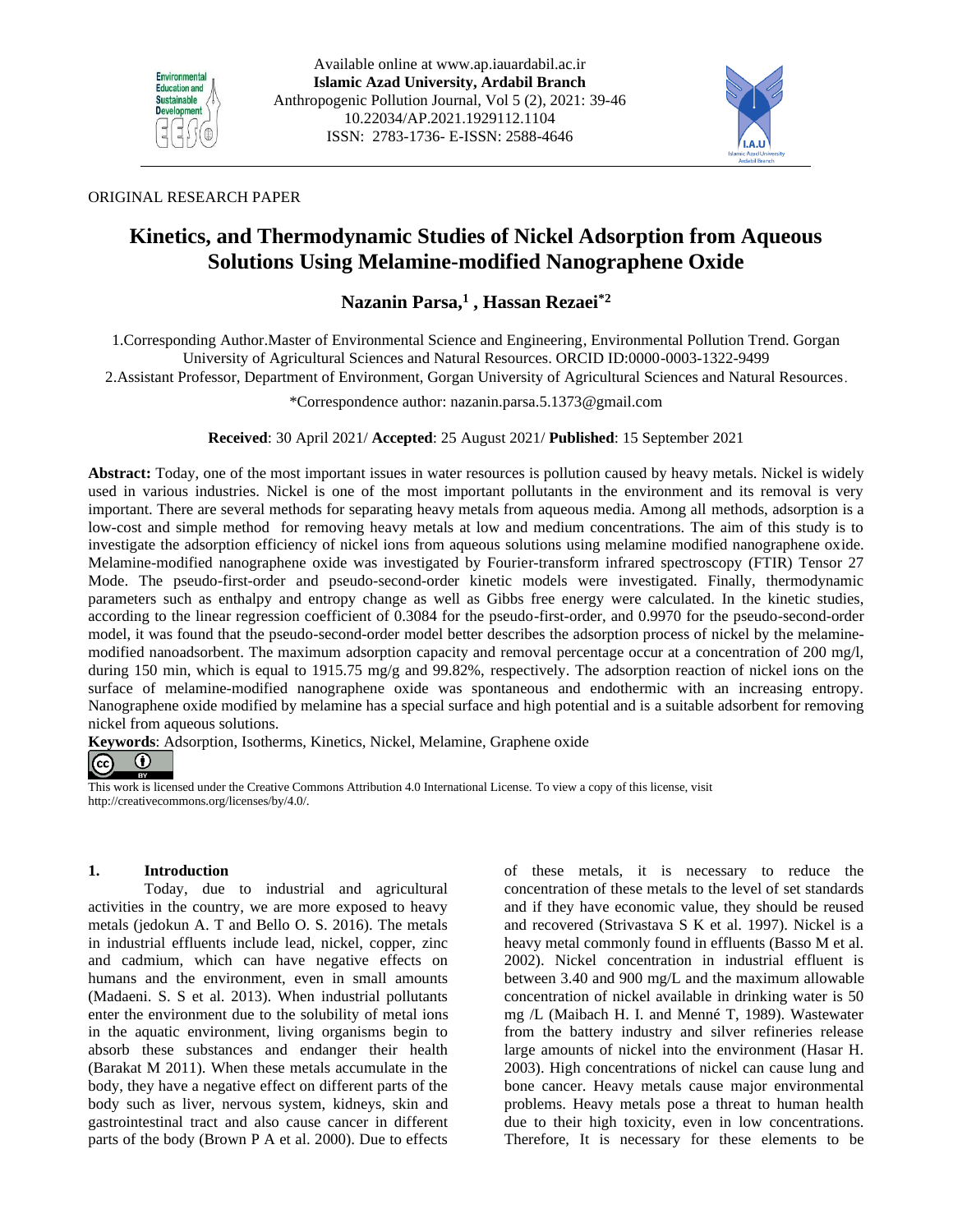removed from the sewage before being discharged into the environment (Al-Rub F. A et al. 2004). Various methods are used to remove heavy metals such as: ion exchange, chemical precipitation, filtration, electrochemical purification, adsorption and membrane technologies (Fan H.L et al. 2017; Omrani and Fataei, 2018). In recent research, nanoparticles have been used to remove organic compounds and good results have been observed (Nouri dodaran P et al 2019) Here we used modified nanographene oxide to remove heavy metals, which is a surface modification method. Despite its special properties such as chemical inertness, high current density, transparency and good hydrophobicity, graphene oxide has received a lot of attention (Peng W et al. 2017). Research by Mohammadnia et al. (2017) states that graphene oxide nanoparticles due to their high potential, the presence of a large amount of oxygen and the presence of carboxyl groups in graphene oxide plates provide a large surface area for the removal of heavy metals from aqueous solutions. Enriqe perez Ramirez et al. (2016) used graphene to remove organic pollutants and heavy metals from water, and the results of using graphene and graphene-based materials in adsorption and photocatalysis showed that these materials have a good future for water treatment. Nanostructured particles are used for immediate treatment of sediments for water treatment (Gooran ourimi and nezhadnaderi, 2020). Al-Ain et al. (2020) investigated the use of magnetic graphene for water treatment. The maximum adsorption capacities for lead, copper, chromium, and nickel were 200, 24.330, 62.893, 63.694 and 51.020 mg/g, respectively. The adsorption processes were spontaneous and endothermic. The reaction corresponded with the Langmuir adsorption isotherm and the pseudo-secondorder kinetic model.

Graphene oxide (GO) is an efficient adsorbent for the removal of heavy metals in the aqueous environment due to the high functional of oxygen groups, high specific region and strong hydrophobicity. However, it has limitations, including aggregation and difficult separation and restricting the environmental application. GO alone is not a good adsorbent, for this reason, melamine is used to modify GO (Zhang et al. 2020). Melamine has a negative charge due to the presence of amine groups and therefore adsorbs metal cations.

The aim of this study was to effectively adsorb nickel heavy metal using modified nanographene oxide. To achieve this goal, a number of laboratory goals have been defined:

 1-Efficiency and adsorption power of modified oxide nano geraphene for removal of nickel ions.

 2- Investigation of thermodynamic and kinetic parameters affecting the removal of nickel heavy metal ions.

mass of 189.693 g/mol and 3.1196 g. The calculated salts of nickel nitrate were weighed using a scale with an accuracy of 0.001g and poured into a 1000 ml volumetric flask and made up to volume with deionized distilled

## **2. Materials and Methods**

To prepare solutions containing nickel, salt nitrate of  $Ni(NO<sub>3</sub>)<sub>2</sub>$  was used and to adjust the pH, 0.1 HCl and NaOH solutions were used, which were purchased from Merck, Germany. Re-ionized distilled water was used to dilute the solutions. Graphene and melamine (2,4 and 6-triazine 1,3 and 5-triamine) were also purchased from the German Company Merck. Instruments used for testing were: pH-meter model AZ 8653 made in Taiwan to check the pH value, digital scale model (Bands Bs-3003) with accuracy of 0.001 g for weighing, shaker incubator model Ikaks model (4000 IC) made in Germany, which was used to mix adsorbents and solvent pollutants, and a US-made (Hermle Z300) centrifuge at 4000 rpm was used to separate suspended particles from the solution, and a British-made Uniam919 flame atomic adsorption spectroscopy (AAS) was used.

## **2.1. Preparation of Modified Nanographene Oxide Adsorbent:**

Graphene nanostructure synthesis was performed by Hummer method. The 360 ml of sulfuric acid and 40 ml of phosphoric acid as well as 4 g of graphite was first mixed and stirred slowly, gradually adding 18 g of potassium permanganate to the reaction. When the reaction temperature reached about 35 to 40 °C, the container was transferred to the oil bath at 50 °C and stirred for 12 h, then allowed to stay at room temperature. The container under the hood was then transferred to a Bécher containing 3 ml of hydrogen peroxide and 400 ml of ice water to remove unreacted potassium permanganate. By using a centrifuge, the solids were removed and washed with 200 ml of water, and again remove the solids by centrifuge, washed with 200 ml of ethanol and 200 ml of 30% chloride acid twice to remove all metal ions and acids. The material was dried by freezing drying and was placed in vacuum oven at 50 °C overnight to remove residual moisture and the product was graphene oxide (Qare Biglu, M et al. 2016). To increase the efficiency of graphene oxide, it was mechanically converted to nanographene oxide and melamine (4, 2 and 6-triazine, 3, 1 and 5 triamine) as coprecipitators was used as modifier.

## **2.2. Preparation of standard nickel solution:**

first, a stock solution of 1000 mg /L nickel was prepared by dissolving  $3.196$  g of Ni(NO<sub>3</sub>)<sub>2</sub> salt in a 1000-ml flask. 1000 mg of nickel with a molecular mass of 58.693 g/mol was obtained from nickel salt with a molecular

water. To adjust the pH, 0.1 HCl and NaOH solutions and pH meter model AZ 86552 were used and all adsorption tests were performed in a batch system with 2 replications.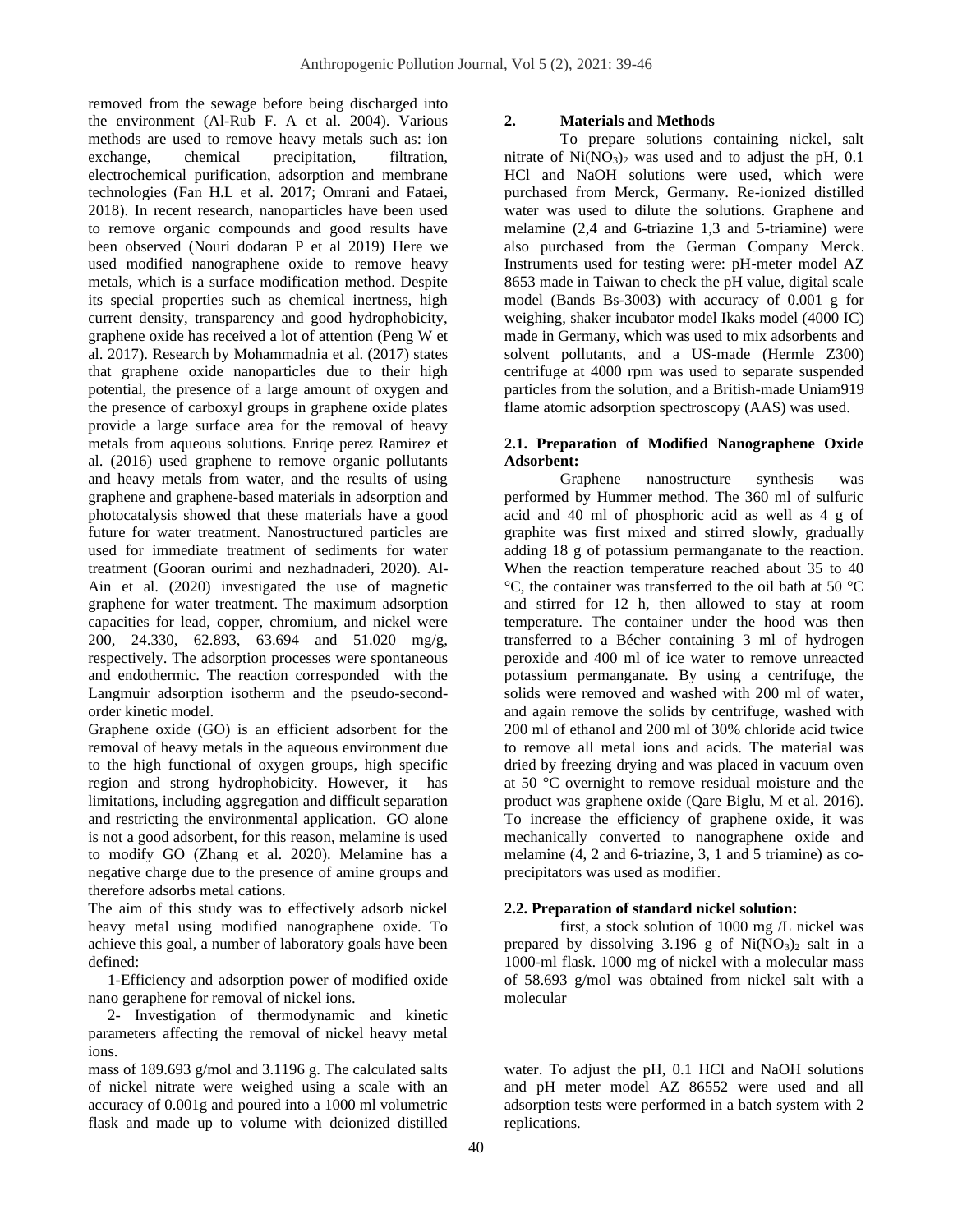#### **2.3.Thermodynamic studies of nickel adsorption:**

To study the thermodynamic of adsorption process, the three main parameters of Gibbs free,  $\Delta G_0$  (kJ mol<sup>-1</sup>), enthalpy change,  $\Delta H_0$  (kJ mol<sup>-1</sup>), and  $\Delta S_0$  entropy change  $(J \text{ mol}^{-1} K^{-1})$  were evaluated.

$$
\Delta G^{\circ} = RT \ln K_0 \tag{1}
$$

 $\Delta G_O = \Delta H_O - T \Delta S_O$  (2)

(2) 
$$
\ln K_0 = \frac{(\Delta s^{\circ})}{R} - \frac{(\Delta H^{\circ})}{RT}
$$
 (3)

where  $T$  is absolute temperature  $(K)$ ,  $R$  is ideal gas constant (8.314 J mol<sup>-1</sup> K<sup>-1</sup>),  $K_0$  is the thermodynamic equilibrium constant. The values of enthalpy change (∆H°) and entropy change (∆S°) were calculated from the slope and intercept of the plot  $ln K_0$  versus  $1/T$  (Rezaei et al. 2011).

#### **2.4. Nickel adsorption kinetics:**

Kinetics studies the speed of the removal process heavy metals and the effect of reaction time on the removal efficiency of the contaminant. The pseudofirst-order kinetic is based on the adsorbent capacity and the pseudo-second-order kinetic controls the surface

adsorption based on the solid phase adsorption (Robati D et al. 2016).

The linear form of the pseudo-first-order kinetic model is as follow:

$$
\ln(q_e - q_t) = \ln q_e - kt \tag{4}
$$

which k shows the adsorption rate constant of pseudo-first-order (min-1 )

The linear form of the pseudo-second-order kinetic model is as follow:

$$
\frac{t}{q(t)} = \frac{t}{q_e} + \frac{1}{k_2 q_e^2}
$$
\n<sup>(5)</sup>

where,  $q_e$  is the amount of metal adsorbed during equilibrium (mg  $g^{-1}$ ), q (t) indicates the amount of metal adsorbed at time (mg  $g^{-1}$ ), and  $k_2$  is the adsorption rate constant of pseudo-second-order  $(g \text{ mg}^{-1} \text{ min}^{-1})$ (Yakout S. M, and Elsherif E. 2010).

#### **Results**

## **3.1. Adsorbent Properties 3.1.1. FTIR**

The FTIR analysis was used to determine the superficial groups of nanographene oxide. Figure 1 indicates the FTIR spectra of nanographene oxide prior to the nickel adsorption (purple curve), and after nickel adsorption (pink curve).



Figure 1: The FTIR spectra before (purple curve), and after (pink curve) the adsorption of  $Ni^{2+}$  ions on melamine-modified nanographene oxide

As shown in Figure 1, the wide peak (the left side) in the region of  $(3400-3500 \text{ cm}^{-1})$  is related to the  $-\text{OH}$ (hydroxyl) functional groups in the FTIR spectrum of adsorbing nickel ions by melamine-modified nanographene oxide. The peak (the right side) in the region of  $(800-900 \text{ cm}^{-1})$  is related to the Ni functional groups adsorbing by nanographene oxide. As shown in the spectra image, the hydroxyl or amino, carbonyl as well as carbon-carbon double bonds groups show good adsorbent conditions for the  $Ni<sup>2+</sup>$ adsorption.

## **3.1.2. The X-ray Diffraction (XRD) Analysis:**

Japan's XRD, Ultima IV Model was used to investigate the crystalline structure of graphene oxide nanoadsorbent. The spectra in the range of 5 to 15 and 25 to 35 indicate the crystalline and non-amorphous adsorbent structure, respectively. Figure 2 shows the XRD pattern of the adsorbent.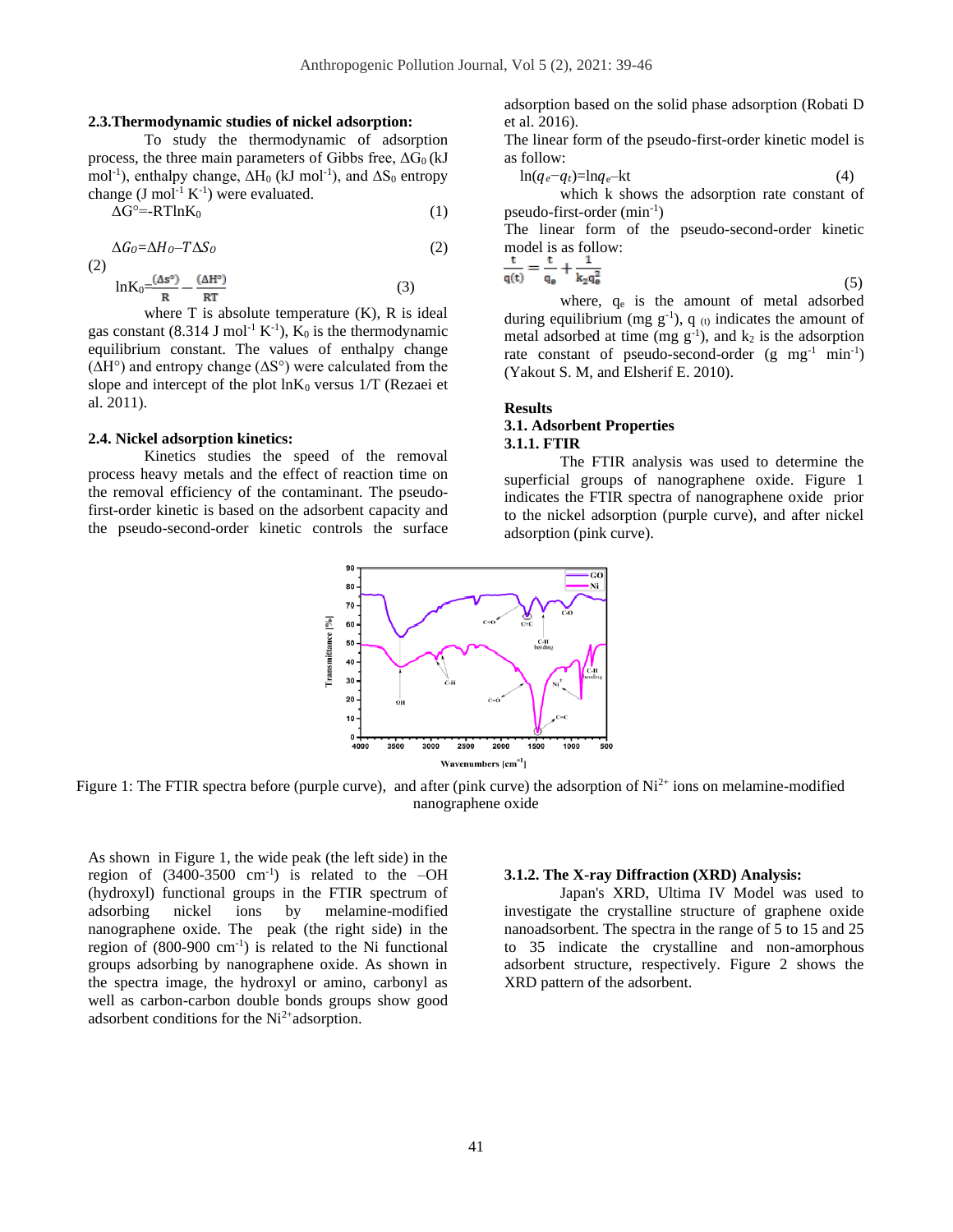Anthropogenic Pollution Journal, Vol 5 (2), 2021: 39-46



Figure 2: The X-ray diffraction analysis (XRD) of modified nanographene oxide

#### **3.1.3. FE-SEM**

Figure 3 shows (FE-SEM) images before and after the adsorption of nanographene oxide. The synthesized adsorbent surface has high porosity and suitable nanoparticle pore size. The porous structure indicates the high adsorption property this adsorbent. As shown in the figure, particles with dimensions of a few micrometers were seen with small holes that indicate the accuracy of the synthesis of graphene oxide plates synthesized.



Figure 3: FE-SEM (a) modified nanographene oxide prior to adsorption, and (B) modified nanographene oxide after nickel

#### **3.2. Thermodynamic model for nickel adsorption**

Thermodynamic parameters of the nickel adsorption process were performed and according to Figure 4 and Table 1 it was determined that the enthalpy of the reaction  $(∆H)$  is positive, so the process is endothermic and positive value of ∆S indicates an increase in disorder and ∆G is positive, meaning a non-

spontaneous reaction at 10 °C. A negative value of ∆G at high temperature indicates that the reaction is spontaneous with increasing temperature, so this experiment is endothermic and spontaneous at higher temperature.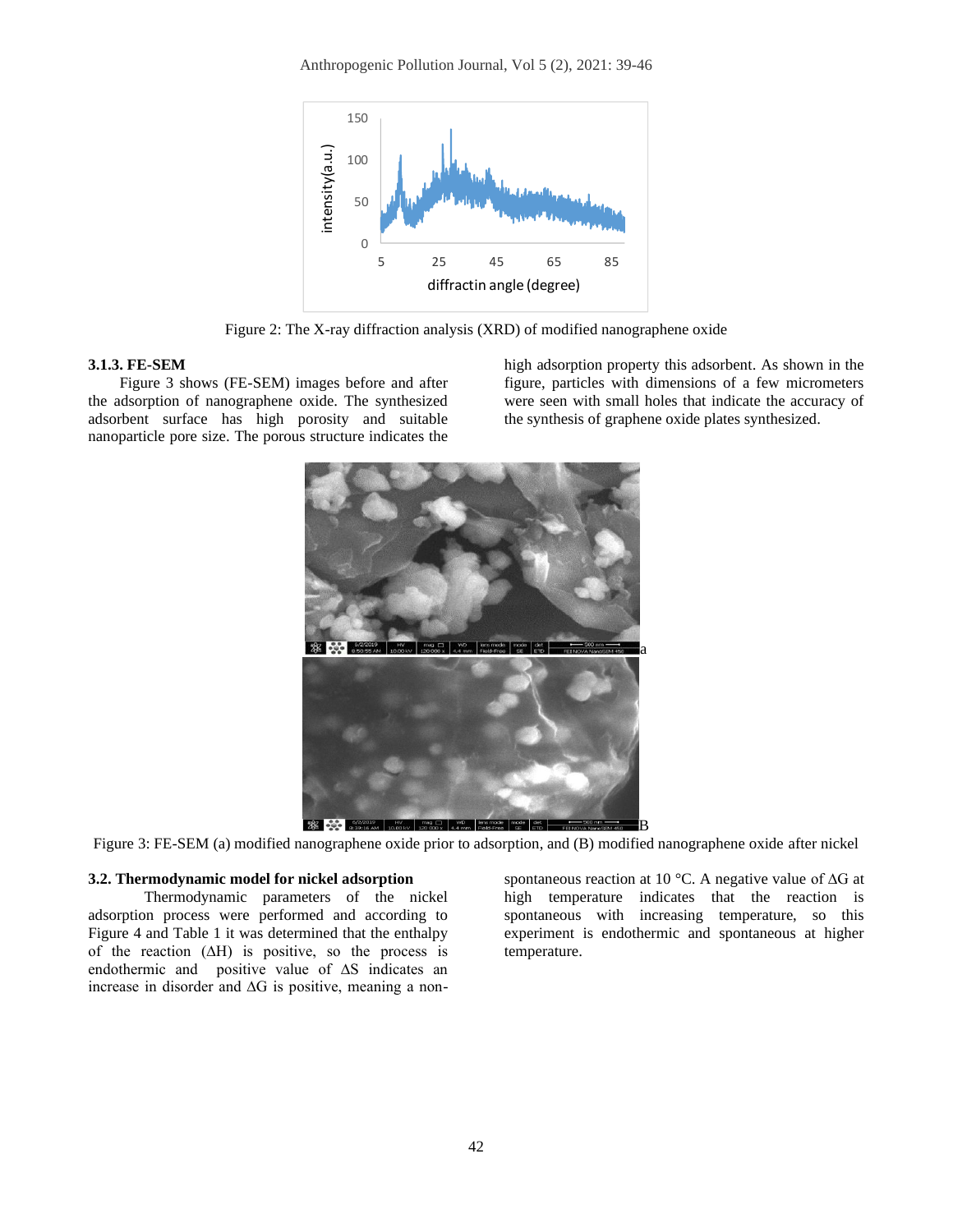#### Anthropogenic Pollution Journal, Vol 5 (2), 2021: 39-46



Figure 4: Van 't Hoff plot for the Ni ions' adsorption onto the modified nanographene oxide

| Thermodynamic<br>parameters | $\Delta H$ (kJ mol <sup>-1</sup> ) | $\Delta G$ (kJ mol <sup>-1</sup> )                                             | T(K)                                          | -- <i>-</i> ----<br>$\Theta$ (°C)      | $\Delta S$ (J mol <sup>-1</sup> k <sup>-1</sup> ) |
|-----------------------------|------------------------------------|--------------------------------------------------------------------------------|-----------------------------------------------|----------------------------------------|---------------------------------------------------|
|                             | 75.580                             | 0.251<br>$-1.080$<br>$-2.943$<br>$-5.072$<br>$-6.403$<br>$-7.734$<br>$-10.396$ | 273<br>288<br>295<br>303<br>308<br>313<br>323 | 10<br>15<br>22<br>30<br>35<br>40<br>50 | 266.18                                            |

Table 1. Thermodynamic parameters of adsorption of  $Ni^{2+}$  by modified nanographene oxide

Thermodynamic analysis showed that the values of ∆G are negative, ∆H is positive and ∆S is positive, which indicates that the reaction is spontaneous and endothermic. ∆G is initially positive at 15 °C, however, becomes negative at subsequent temperatures, so it reacts non-spontaneously at 15 °C and spontaneously at high temperatures.

## **3.3. Kinetics model of nickel adsorption**

To find the factors affecting the reaction speed, a kinetic evaluation was performed and Figures 5, and 6, and Table 2 show the results of the experimental data with pseudo-first-order kinetic model and pseudosecond-order kinetic models. The correlation coefficient for pseudo-first-order kinetics model is 0.3084 and pseudo-second-order kinetics model is 0.9997. Due to the higher value of pseudo-second-order kinetics model, it was observed that the pseudo-second-order model better shows the adsorption process of nickel ions by the synthesized adsorbent.



Figure 5: pseudo-first-order kinetic model of nickel adsorption by modified nanographene oxide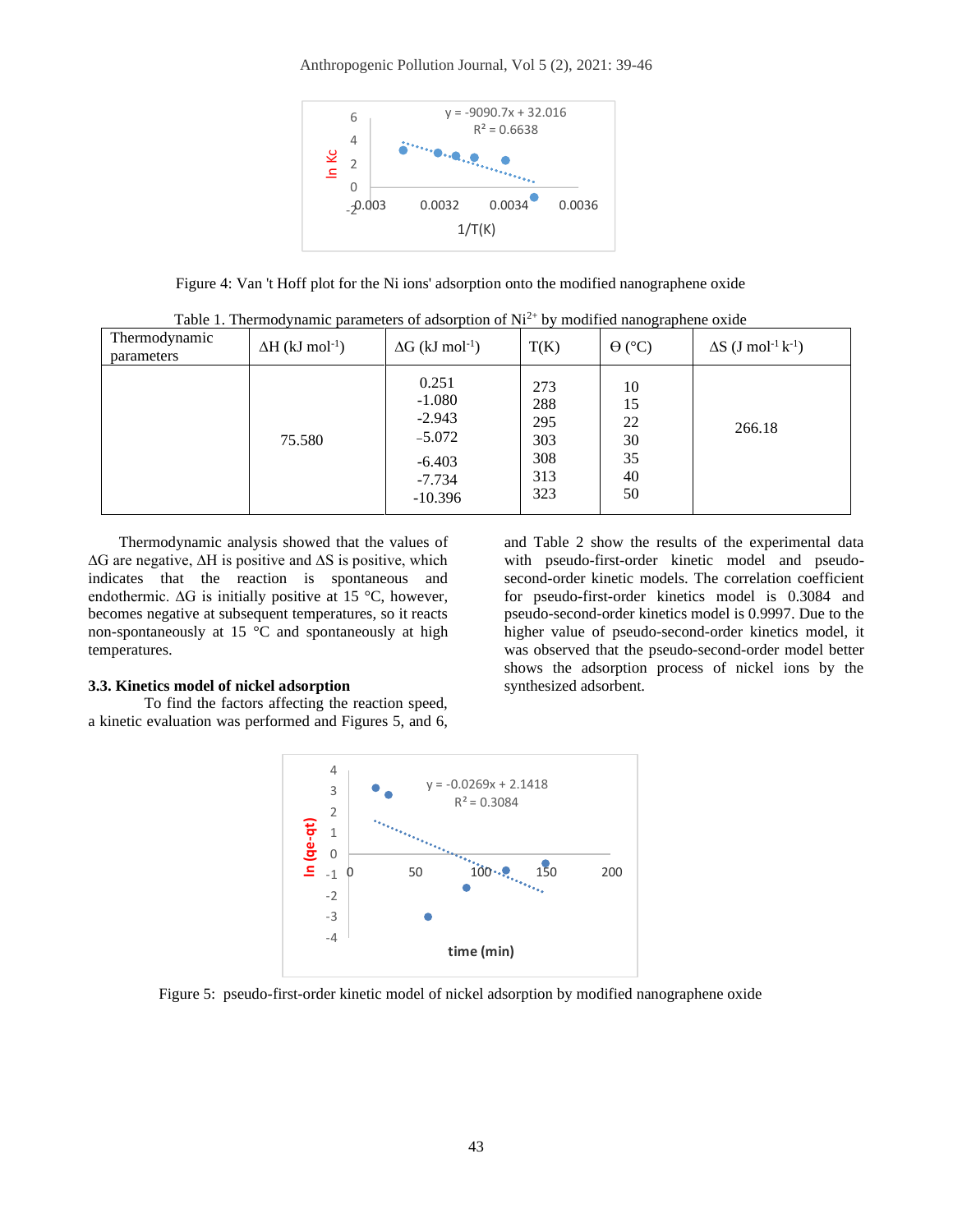

Figure 6: pseudo-second-order kinetic model of nickel adsorption by modified nanographene oxide

| Table 2. Kinetics parameters obtained nickel ions adsorption onto the modified nanographene oxide |  |  |  |  |  |  |  |
|---------------------------------------------------------------------------------------------------|--|--|--|--|--|--|--|
|---------------------------------------------------------------------------------------------------|--|--|--|--|--|--|--|

| ei Thinana amminima aaniina ilmiat lain maanti alia ilm ilmailla limiattamiin alime |                          |       |        |  |
|-------------------------------------------------------------------------------------|--------------------------|-------|--------|--|
| kinetic models                                                                      |                          |       |        |  |
| pseudo-first-order                                                                  | $\overline{\phantom{0}}$ | .0269 | ).3084 |  |
| pseudo-second-order                                                                 | 001656                   | -     | 0.9997 |  |
|                                                                                     |                          | .     | .<br>. |  |

## **4. Discussion**

In the present study, it was found that the process of nickel removal by modified nanographene oxide is possible stoichiometrically. The pseudo-firstorder kinetic model is penetration from within a layer based on the capacity of the solid. Adsorption occurs through the process of diffusion and physical adsorption. The pseudo-second-order kinetic model is the deceleration phase which controls the adsorption process and is based on the solid phase adsorption process. Chemical adsorption can controle the adsorption process, too (rastgar et al 2020). The correlation coefficient of the pseudo-second-order kinetic model shows that the adsorption of nickel in the modified nanographene oxide is controlled by chemical adsorption, which involves strong surface reactions between metal ions and oxygencontaining groups on the graphene surface. The results show that the adsorption of nickel by modified graphene oxide is in accordance with the pseudo-second-order kinetic model with a correlation coefficient of 0.99. Also, researchers have conducted similar studies to investigate the effect of kinetics on nickel removal. Researchers have done similar studies to investigate the kinetic effect on heavy metal removal (Rajaei et al 2020). Ebrahimzadeh Rajaei et al. (2012) Investigated the adsorption kinetics, equilibrium and mechanism of Ni (II) and Cd (II) ions on MSTL. The results showed that the data are accordance to the pseudo-second-order kinetics, which is consistent with the results of this study. Khalili Arjaghi et al. (2020) removed metallic contaminants of mercury and arsenic from water using synthesized iron oxide nanoparticles. The results showed that the removal process in both metals is spontaneous and exothermic. Both metals corresponded to the pseudo-second--order model. Rajai et al. (2013) have used *Typha latifolia* L. fine root powder to adosorb Cu and Zn ions from aqueous solutions. Experimental data matched pseudo-secondorder kinetic model that were consistent with the results of this study, too.

Thermodynamic hypotheses with physicochemical parameters show adsorption rate, surface properties as well as adsorption mechanism by adsorbent. Thermodynamic studies showed that the removal of nickel on graphene oxide is endothermic and the adsorption rate increases when the ambient temperature increases. As the ambient temperature increased from 10 to 50 °C, the nickel removal efficiency increased and indicated that the reaction was endothermic. ∆G is initially positive at 10  $^{\circ}$ C, ie the reaction is nonspontaneous. From 10 to 50 $\degree$ C, its value becomes negative, indicating that the reaction is spontaneous and is stoichiometrically possible. ∆S° is positive which indicates that the Irregularity will also increased. This also suggests some structural changes in the adsorbate and the surface of adsorbent. Researchers have done similar studies to investigate the thermodynamic effect on heavy metal removal (Arjaghi et al. 2021).

Esdaki et al. (2019) removed nickel (II) ions from aqueous solutions using iron oxide (III) nanoparticles. Thermodynamic studies showed that the reaction is endothermic and the spontaneity of the adsorption process is controlled by the entropy factor. Their studies have shown that the presence of graphene oxide or nickel often causes the reaction to become endothermic and spontaneous and that was consistent with the results of this study. Amiri et al. (2019) removed chlorpyrifos from aqueous solution using a chitosan graphene oxide composite. The results showed that the process with pseudo-second kinetics and the equation data correspond to the Langmuir isotherm model. Evaluation of thermodynamic parameters showed that the process of chlorpyrifos removal was endothermic and spontaneous that was consistent with the results of this study.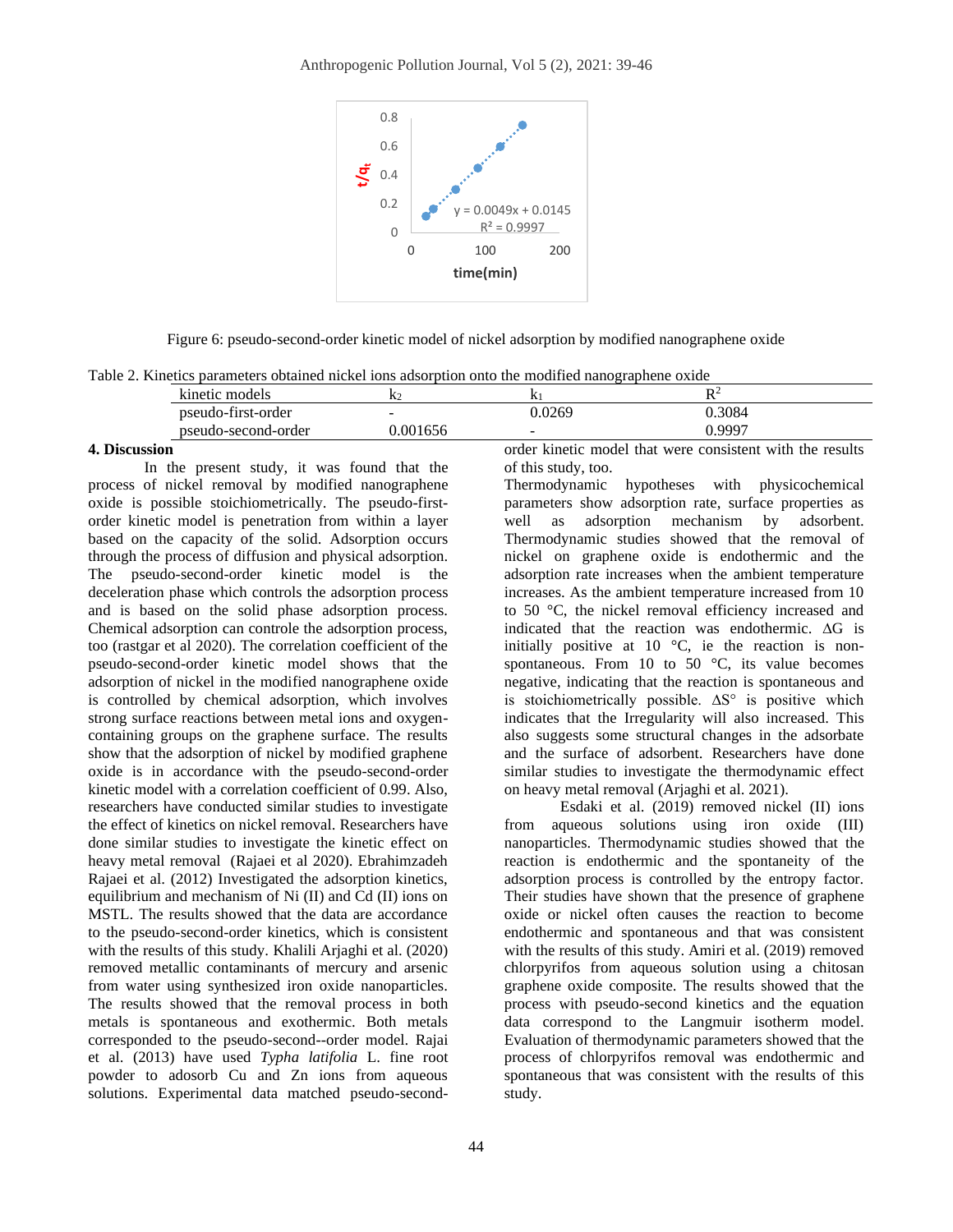## **5. Conclusions**

∆H has a positive value that indicates that the reaction is endothermic, and a positive value of ∆S indicates an increase in irregularity, and ∆G is positive at 10 °C, not spontaneous, and negative at 15 to 50 °C indicates that the nickel adsorption process on the modified graphene oxide nanoparticles is spontaneous. Kinetic analysis showed that the pseudo-second-order kinetic model better shows the adsorption process of nickel by the adsorbent. As the ambient temperature increases, the adsorption rate also increases. In general, the results of this study showed that nanogeraphene oxide has a very high ability to remove the heavy metal nickel from aqueous solutions. As a general conclusion, it can be said that melamine-modified nanogeraphene oxide with its large surface area, hydrophobicity, high negative charge density, ease of fabrication and high adsorption can be used as an effective adsorbent for metal removal.

## **References**

Ain Q, UmarFarooq M, Jalees M.I. (2020). Application of Magnetic Graphene Oxide for Water Purification: Heavy Metals Removal and Disinfection. Journal of Water Process Engineering. Volume 33. https://doi.org/10.1016/j.jwpe.2019.101044

Al-Rub F. A., El-Naas M., Benyahia F.Ashour I. (2004).Biosorption of nickel on blank alginate beads, free and immobilized algal cells. Process

Biochem. 39(17): 1767-1773

- Amiri M, Rezaee Kalantari R, Kermani M, Yeganeh M, Gholami M. (2019).Investigation of chlorpyriphos removal using chitosan graphene oxide composite form aquatic solution: study of kinetics, isotherms and thermodynamics. SJKU .24 (2) :119-138
- Arjaghi SK, Alasl MK, Sajjadi N, Fataei E, Rajaei GE, (20201). Green Synthesis of Iron Oxide Nanoparticles by RS Lichen Extract and its Application in Removing Heavy Metals of Lead and Cadmium, Biological Trace Element Research.199 (2), 763-768.
- Barakat M.(2011). New Trends in Removing Heavy Metals from Industrial Wastewater. Arabian Journal of Chemistry. 4(4): 361-377
- Basso M., Cerrella E. and Cukierman A. (2002). Activated carbons developed from a rapidly renewable biosource for removal of cadmium (II) and nickel (II) ions from dilute aqueous solutions. Indust. Eng. Chem. Res. 41(5): 180-189
- Brown P A, Gill S A, Allen S J. (2000). Metal removal from wastewater using peat, Wat Res. 34 (16):3907-3916
- Ebrahimi R, Hayati B, Rezaee R, Shahmoradi B, Safari M, Harikaranahalli Puttaiah S, Maleki A. (2020). Adsorption of cadmium and nickel from aqueous environments using a dendrimer. Journal of Advances in Environmental Health Research.8(1): 19-24.

## **6. Conflict of interest**

The authors declare that they have no conflict of interest.

## **7. Additional Information And Declarations Funding**

This paper is the result of a dissertation entitled "removal of heavy metals (lead and nickel) from aqueous solutions using melamine modified graphenenano oxide'' and approved by Gorgan University of Agricultural Sciences and Natural Resources.

## **Grant Disclosures**

There was no grant funder for this study.

### **Competing Interests**

The author declare there is no competing interests, regarding the publication of this manuscript.

- Ebrahimzadeh Rajaei G, Aghaie H, Zare K, Aghaie M. (2012), Adsorption of Ni (II) and Cd (II) ions from aqueous solutions by modified surface of Typha latifolia L. root, as an economical adsorbent, Journal of Physical & Theoretical Chemistry, 9 (3), 137-147.
- Enriqe perez Ramirez E, de la Luz-Asunción M, Martínez-Hernández A, Velasco-Santos C. (2016).Graphene Materials to Remove Organic Pollutants and Heavy Metals from Water: Photocatalysis and Adsorption,Intech open:492-521
- Esdaki Z, Ansari R, Ostovar F.( 2019). Removal of Nickel (II) ions from aqueous solutions using Iron (III) oxide nanoparticles: study of kinetic, isotherm and thermodynamic models. Ijhe.12 (3) :383-396
- Fan H.L, Zhou S.F, Jiao W.Z, Qi G.S, Liu Y.Z. (2017). Removal of heavy metal ions by magnetic chitosan nanoparticles prepared continuously via highgravity reactive precipitation method. Carbohydrate Polymers .174:1192–1200
- Gooran Ourimi, H., Nezhadnaderi, M. (2020). Comparison of the application of Heavy metals adsorption methods from aqueous solutions for development of sustainable environment', Anthropogenic Pollution, 4(2), pp. 15-27. doi: 10.22034/ap.2020.1902797.1066
- Hasar H. (2003).Adsorption of nickel (II) from aqueous solution onto activated carbon prepared from almond husk. J. Hazard. Mater.97(8): 49-57
- jedokun A. T, Bello O. S. (2016). Sequestering Heavy Metals from Wastewater Using Cow Dung. Water Resources and Industry.13 :7-13
- Khalili Arjaghi S, Ebrahimzadeh Rajaei G, Sajjadi N, Kashefi Alasl M, Fataei E. (2020). Removal of Mercury and Arsenic Metal Pollutants from Water Using Iron Oxide Nanoparticles Synthesized from Lichen Sinensis Ramalina Extract, Journal of Health, 11 (3), 397-408.